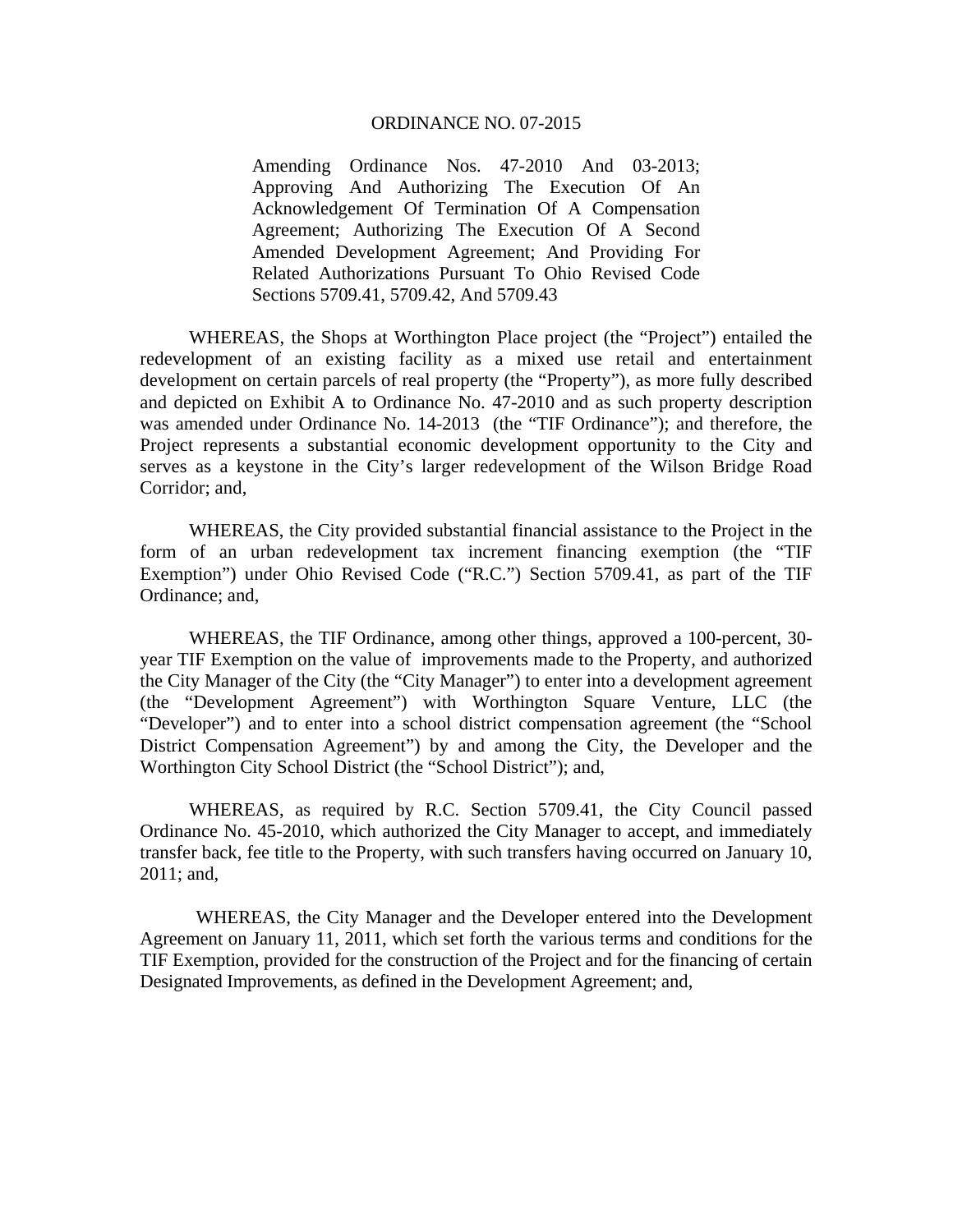WHEREAS, the TIF Ordinance and the Development Agreement provide for the payment of service payments in lieu of taxes ("Service Payments"), as defined in the TIF Ordinance and the Development Agreement, by the current and future owners of the Property (each an "Owner," and collectively, the "Owners") with respect to the Improvements, as defined in the TIF Ordinance and the Development Agreement, pursuant to R.C. 5709.42; and,

 WHEREAS, the City Manager, the Developer, and the Board of Education of the School District (the "Board") entered into the School District Compensation Agreement on January 11, 2011, which set forth the amount and manner by which the School District would be compensated as required by R.C. Section 5709.41; and,

 WHEREAS, pursuant to Ordinance No. 03-2013, the Development Agreement was amended by the First Amendment to the Development Agreement, dated April 7, 2014; and,

 WHEREAS, the School District Compensation Agreement was amended by the First Amendment to the School District Compensation Agreement, dated April 7, 2014; and,

 WHEREAS, the First Amendment to the Development Agreement and First Amendment to the School District Compensation Agreement made adjustments with respect to the updated base valuation of the Property and finalized the scope of redevelopment costs for which the Developer would be reimbursed by this City; and,

 WHEREAS, the Developer has requested further changes to the Development Agreement, as amended by the First Amendment to the Development Agreement, the termination of the School District Compensation Agreement, as amended by the First Amendment to the School District Compensation Agreement, and certain amendments to TIF Ordinance to specify, pursuant to R.C. Section 5709.41(C)(1), that Service Payments shall be paid to the School District in the amount of taxes that would have been payable to the School District if the Improvements had not been exempted from taxation; and,

 WHEREAS, the Council desires to continue to make the TIF Exemption available to the Property and to further the economic development created by the Project by: (i) approving the termination of the School District Compensation Agreement, as amended, and the execution of an acknowledgement of such termination; (ii) amending the TIF Ordinance to specify, pursuant to R.C. Section  $5709.41(C)(1)$ , that Service Payments shall be paid to the School District in the amount of taxes that would have been payable to the School District if the Improvements had not been exempted from taxation; and (iii) authorizing the execution of a Second Amendment to the Development Agreement.

 NOW, THEREFORE, BE IT ORDAINED by the Council of the City of Worthington, County of Franklin, State of Ohio: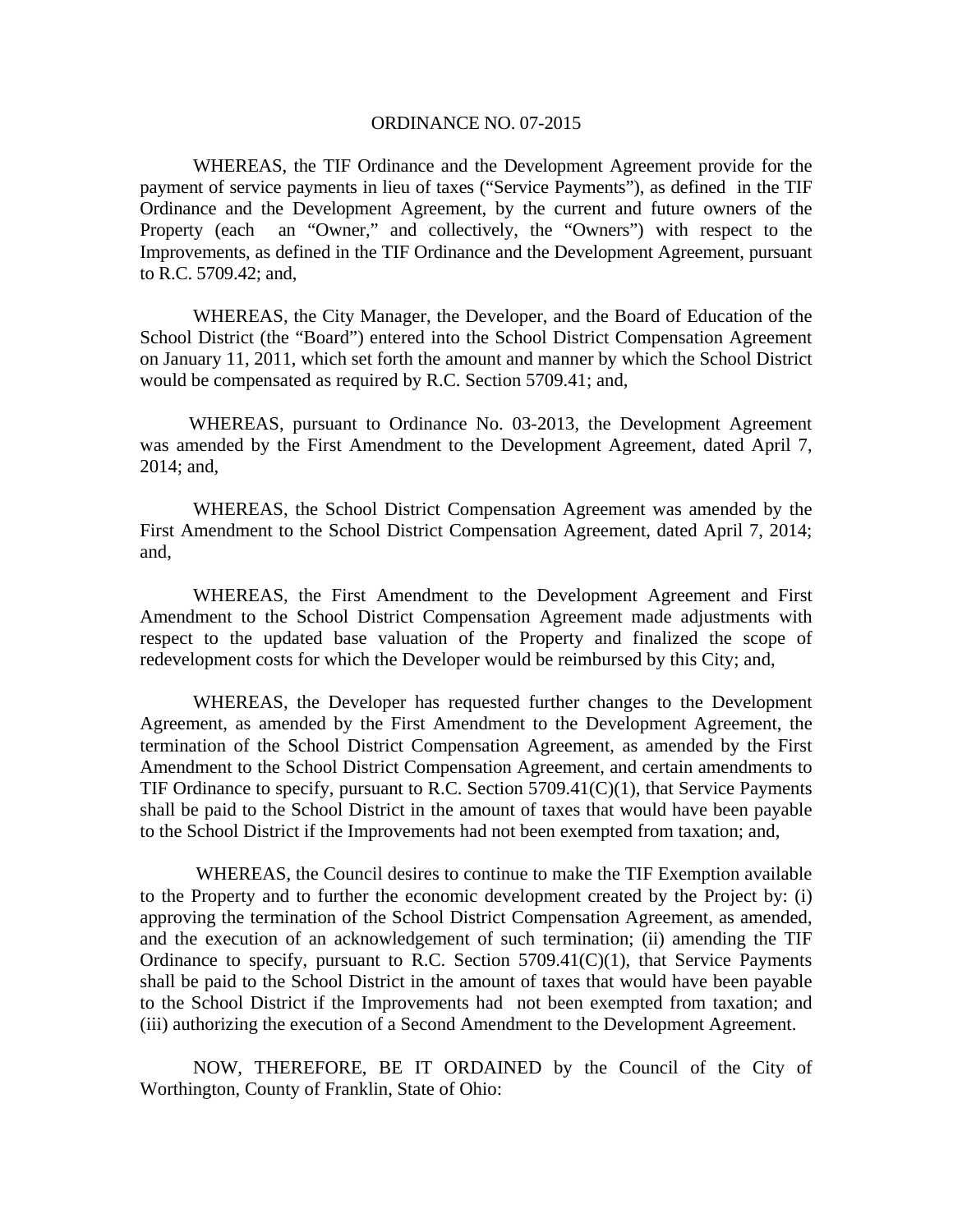SECTION 1. This Council hereby approves the termination of the School District Compensation Agreement, as amended by the First Amendment to the School District Compensation Agreement. The City Manager is hereby authorized to execute the Acknowledgement of Termination of the Amended School District Compensation Agreement (the "Acknowledgement") in substantially the form attached hereto as Exhibit "A", together with such revisions approved by the City Manager as are consistent with the objectives and requirements of this Ordinance, which approval shall be conclusively evidenced by the signing of the Acknowledgement. Such termination shall be effective as of the effective date of the Acknowledgment.

 SECTION 2. The City Manager is hereby authorized to execute a Second Amendment to the Development Agreement on behalf of the City substantially in the form attached hereto as Exhibit "B" , which Second Amendment to the Development Agreement includes provisions regarding the payment of Service Payments with respect to the Property, together with such revisions or additions thereto approved by the City Manager as are consistent with the objectives and requirements of this Ordinance, which approval shall be conclusively evidenced by the signing of said Second Amendment to the Development Agreement. The City Manager and other appropriate City officials are further authorized to provide such information and to execute, certify or furnish such other documents, and to do all other things as are necessary for and incidental to carrying out the provisions of the Second Amendment to the Development Agreement.

SECTION 3. This Council hereby amends the TIF Ordinance as follows:

(A) Section 2 of the TIF Ordinance is hereby DELETED in its entirety and REPLACED with the following:

Section 2. As provided in R.C. 5709.42, the Owner of each parcel of the Property is hereby required to, and shall make, Service Payments to the Treasurer of Franklin County (the "**County Treasurer"**) on or before the final dates for payment of real property taxes without penalty or interest, which Service Payments shall be remitted, but less payments made to the School District pursuant to Section 4 of this Ordinance, to the City for deposit in the Worthington Square Urban Redevelopment Tax Increment Equivalent Fund established in Section 4 hereof. Each Service Payment shall be charged and collected in the same manner and in the same amount as the real property taxes that would have been charged and payable against the Improvements (after credit for any other payments received by the City under R.C. 319.302) had the exemption from taxation not been granted pursuant to this Ordinance, and otherwise shall be in accordance with the requirements of the TIF Statutes. Any late Service Payments shall be subject to penalty and bear interest at the then current rate established under R.C. 323.121(B)(1) and R.C. 5703.47, as the same may be amended from time to time, or any successor provisions thereto, as the same may be amended from time to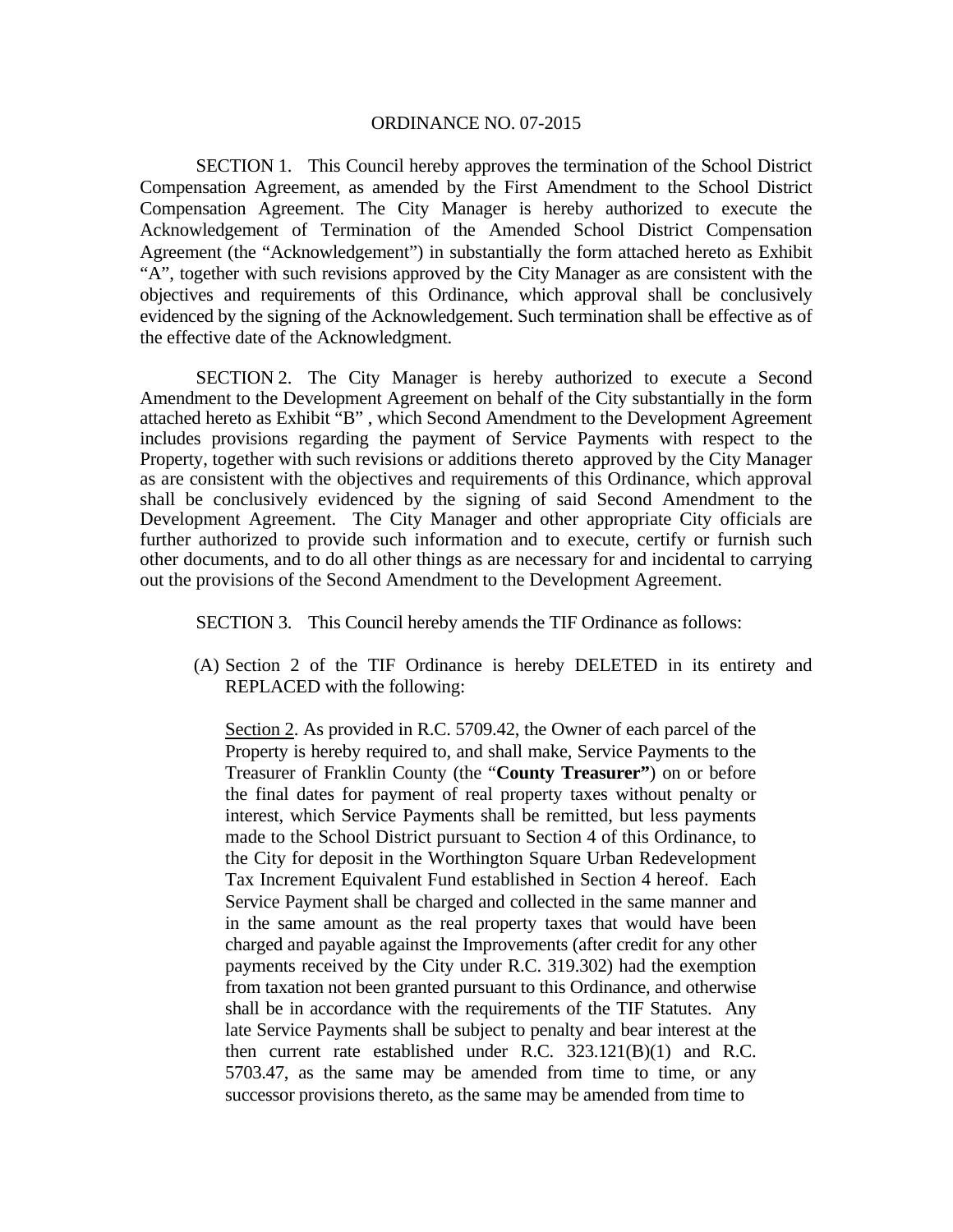time (the payment of penalties and interest and any related amounts received by the City under R.C. 319.302 shall be considered part of the Service Payments). The Service Payments shall be allocated and deposited in accordance with Section 4 of this Ordinance.

(B) Section 4 of the TIF Ordinance is hereby DELETED in its entirety and REPLACED with the following:

Section 4. This Council hereby authorizes and directs the Director of Finance to establish pursuant to and in accordance with the provisions of R.C. 5709.43, the Worthington Square Urban Redevelopment Tax Increment Equivalent Fund (the **"TIF Fund"**) to be maintained in the custody of the City. The TIF Fund shall receive all Service Payments made in respect of the Improvements, but less payments made to the School District as described below, which are received by the City from the County Treasurer in accordance with this Ordinance.

 The County Treasurer shall make payments to the School District from Service Payments received, in the amount equal to the real property tax payments that would have been payable to the School District from the Improvements exempted pursuant to this Ordinance had such Improvements not been exempted pursuant to this Ordinance, in accordance with R.C. Sections  $5709.41(C)(1)$ , and 5709.42.

 The Service Payments received by the City (that is, after amounts are paid to the School District as described above) and deposited in the TIF Fund shall be used (i) first, to pay the City's customary and reasonable costs related to the exercise of its rights and the discharge of its obligations under the TIF Statutes, this Ordinance, the Development Agreement, and all other related laws, agreements and undertakings, (ii) second, to pay the costs of the construction of the Designated Improvements as described in the Development Agreement, as amended from time to time, and (iii) third, if any Service Payments remain in the TIF Fund after the payments described in  $(i) - (ii)$  above, to make payments to the City to be used for any lawful purpose.

 The TIF Fund shall remain in existence so long as the Service Payments are collected and used for the aforesaid purposes, after which the TIF Fund shall be dissolved in accordance with R.C. 5709.43(D). Upon such dissolution, any incidental surplus remaining in the TIF Fund shall be disposed as provided in R.C. 5709.43(D).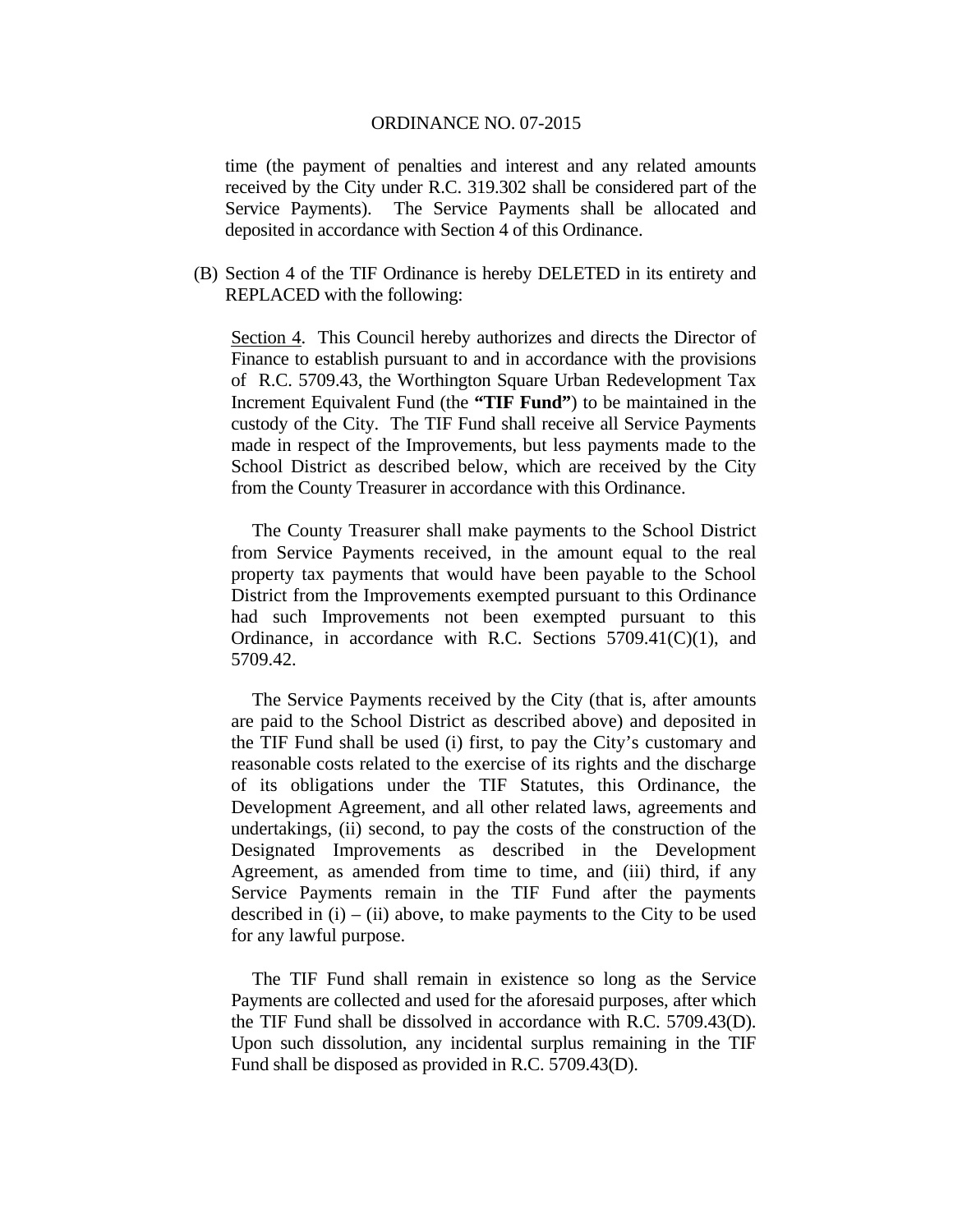SECTION 4. This Council hereby amends Ordinance No. 03-2013 by deleting Sections 3, 4, 5 and 6 thereof.

SECTION 5. The City Manager, the Director of Finance and the Director of Law, and any other City official, as appropriate, are each authorized and directed to sign any other documents, instruments or certificates and to take such actions as are necessary or appropriate to consummate or implement the transactions described in or contemplated by this Ordinance.

 SECTION 6. That notice of passage of this Ordinance shall be posted in the Municipal Administration Building, the Worthington Library, the Griswold Center and the Worthington Community Center and shall set forth the title and effective date of the Ordinance and a statement that the Ordinance is on file in the Office of the Clerk of Council. This Ordinance shall take effect and be in force from and after the earliest period allowed by law and by the Charter of the City of Worthington, Ohio.

Passed March 2, 2015

 \_/s/ Bonnie D. Michael\_\_\_\_\_\_\_\_\_\_\_\_\_ President of Council

Attest:

 $\frac{1}{s}$  P.H. March 2, 2015

 Introduced February 17, 2015 Clerk of Council Effective March 25, 2015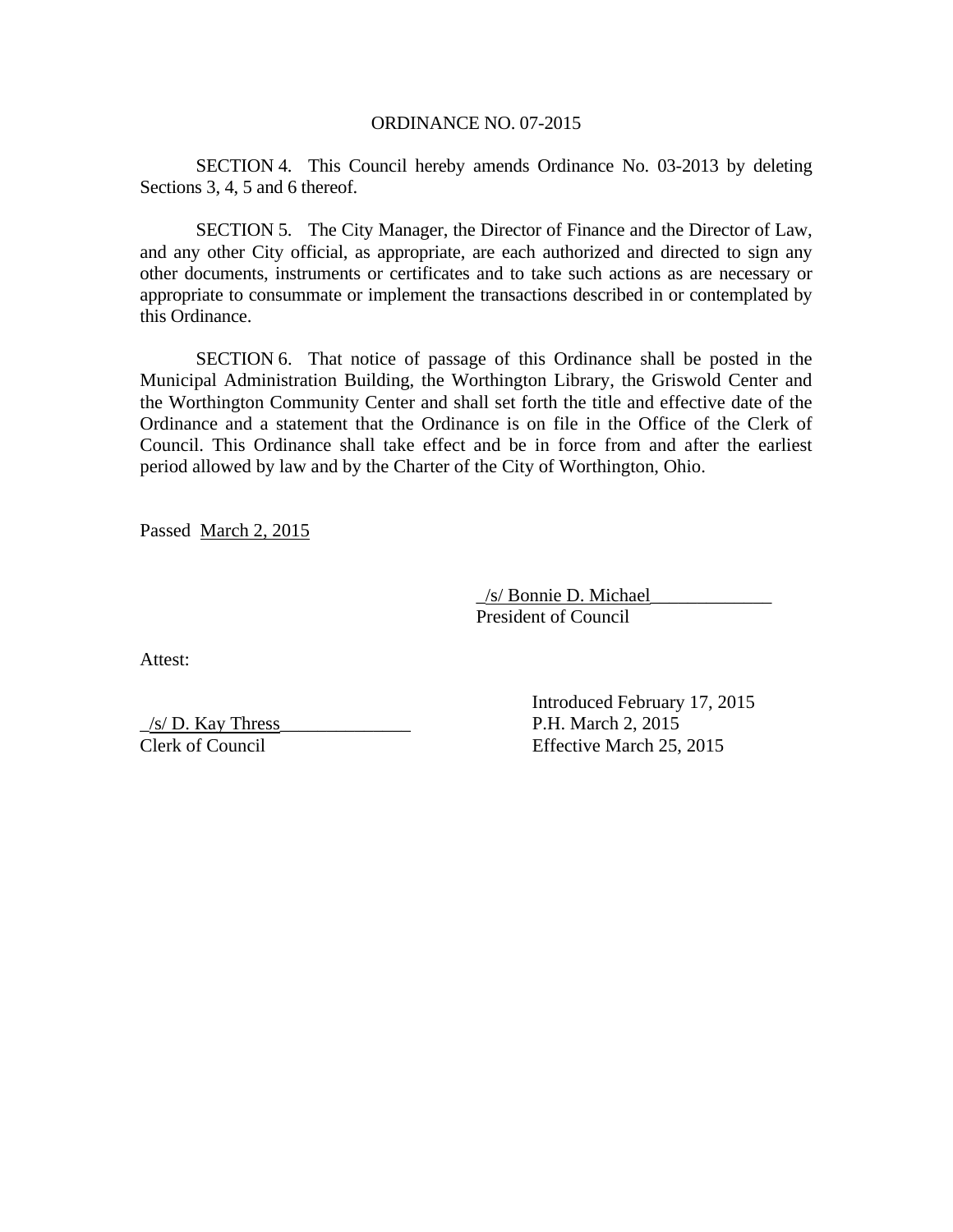## **EXHIBIT A**

## **ACKNOWLEDGMENT OF TERMINATION OF THE AMENDED SCHOOL DISTRICT COMPENSATION AGREEMENT**

 This Acknowledgment of Termination of the Amended School District Compensation Agreement (this "Acknowledgment") is made and entered into by and among the CITY OF WORTHINGTON (the "**City**"), an Ohio municipal corporation with its offices at 6550 North High Street, Worthington, Ohio 43085, the WORTHINGTON CITY SCHOOL DISTRICT (the "**District**"), a public school district with its principal offices at 200 East Wilson Bridge Road, Worthington, Ohio 43085 and WORTHINGTON SQUARE VENTURE, LLC, an Ohio limited liability company with its principal place of business at 775 Yard Street, Suite 325, Columbus, Ohio 43212 (the "**Owner**").

### WITNESSETH:

 WHEREAS, the City, the District, and the Owner entered into a School District Compensation Agreement, executed as of January 11, 2011 and amended by a First Amendment to the School District Compensation Agreement, executed as of April 7, 2014 (the "**Amended School District Compensation Agreement**"); and

 WHEREAS, the City and the Owner entered into a Development Agreement, effective as of January 11, 2011 and amended by a First Amendment to the Development Agreement, dated as of April 7, 2014 (the "**Amended Development Agreement**"); and

 WHEREAS, pursuant to the Amended Development Agreement, the Owner developed certain parcels of real property (the "**Property**"), as more fully described and depicted on Exhibit A to the Amended Development Agreement, as a mixed-use retail and entertainment development (the "**Project**"); and

 WHEREAS, the City, desiring to encourage the Project, passed Ordinance No. 47- 2010 (the "**TIF Ordinance**"), which declared improvements to certain parcels of real property to be a public purpose (the **"Improvements")** thereby exempting those Improvements from real property taxation, provided for payments in lieu of taxes by the Owner and future owners with respect to the parcels (the "**Service Payments**"), and established an urban redevelopment tax increment equivalent fund to pay a portion of the cost of the construction of certain Designated Improvements, as defined in the Amended Development Agreement and the TIF Ordinance; and

 WHEREAS, the Owner invested in and redeveloped the Property and completed the Project as contemplated by the Amended Development Agreement and Amended School District Compensation Agreement; and

 WHEREAS, as a result of continuing uncertainty regarding the valuation of the Property and other economic considerations, the City, the Owner and the District have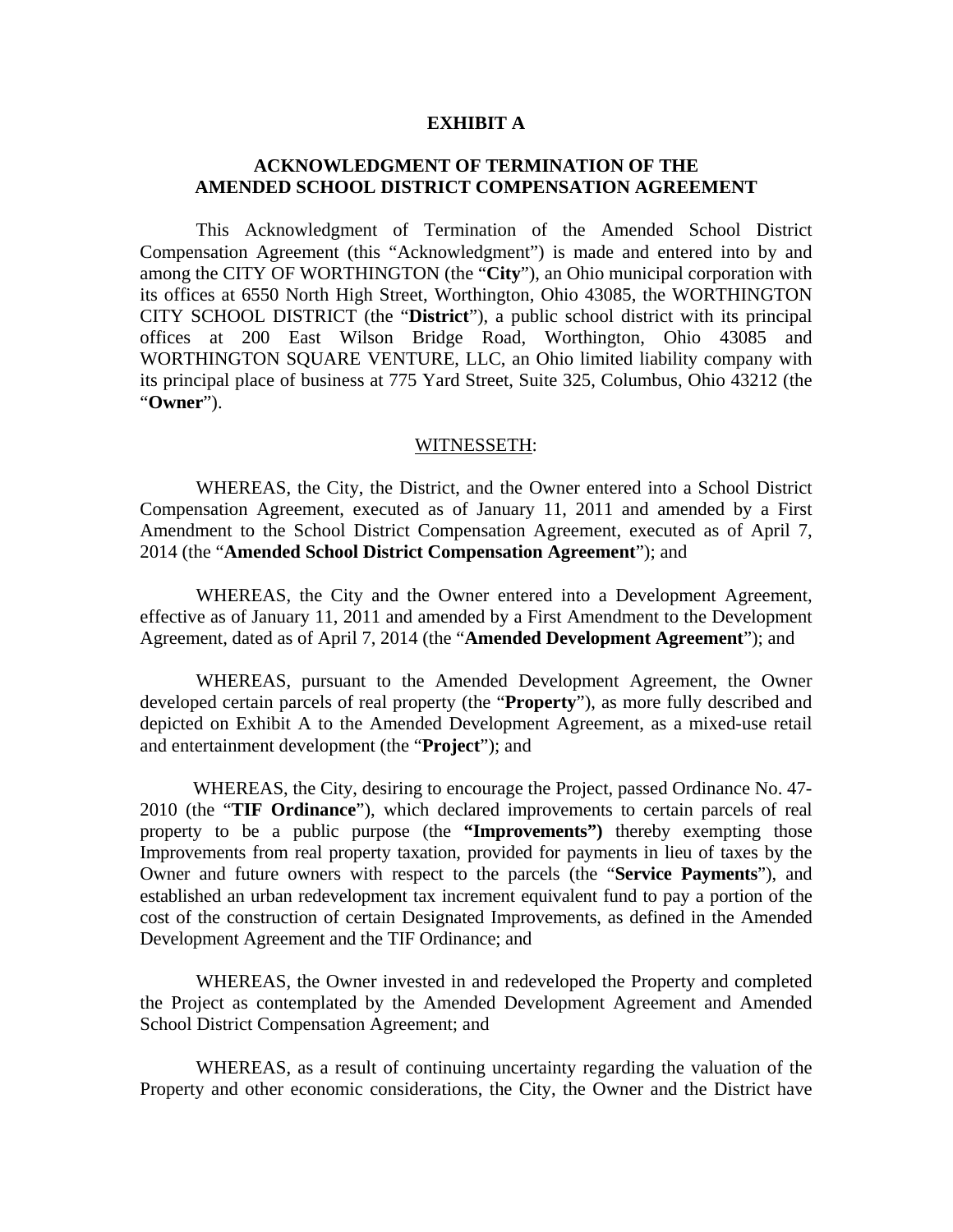each reevaluated its desire to continue the Amended School District Compensation Agreement, and each has concluded that the Amended School District Compensation Agreement should be terminated; and

 WHEREAS, the City Council of the City passed Ordinance No. 07-2015 (the "**District Hold Harmless Amendment Ordinance**") (i) amending the TIF Ordinance to specify, pursuant to Ohio Revised Code Section 5709.41(C)(1), that Service Payments shall be paid directly by Franklin County to the District in the amount of taxes that would have been payable to the District if the Improvement had not been exempted from taxation, (ii) approving the termination of the Amended School District Compensation Agreement, and (iii) authorizing the execution of this Acknowledgment; and

WHEREAS, the District passed Resolution No. \_\_\_\_\_\_\_\_\_\_\_\_ on February 9, 2015, approving the termination of the Amended School District Compensation Agreement and authorizing the execution of this Acknowledgment; and

 WHEREAS, the City, the District, and the Owner agree that each has fulfilled its obligations under the Amended School District Compensation Agreement as of the effective date of this Acknowledgement or that any such obligations are excused; and

 WHEREAS, the City, the District and the Owner desire to execute this Acknowledgment to document the termination of the Amended School District Compensation Agreement and of all of the rights and obligations contained therein.

NOW, THEREFORE, in consideration of the mutual benefits to be derived by the parties from the termination of the Amended School District Compensation Agreement, the parties hereby agree to the following:

**Section 1.** The City, the District, and the Owner hereby acknowledge and agree that the Amended School District Compensation Agreement is terminated effective upon the date of this Acknowledgment, and that no provision of the Amended School District Compensation Agreement shall remain in effect after such effective date.

**Section 2.** The City, the District, and the Owner each agrees that the Amended School District Compensation Agreement has been fully satisfied by the parties thereto and each waives any and all rights it had or may have had under the Amended School District Compensation Agreement.

[Remainder of page intentionally left blank.]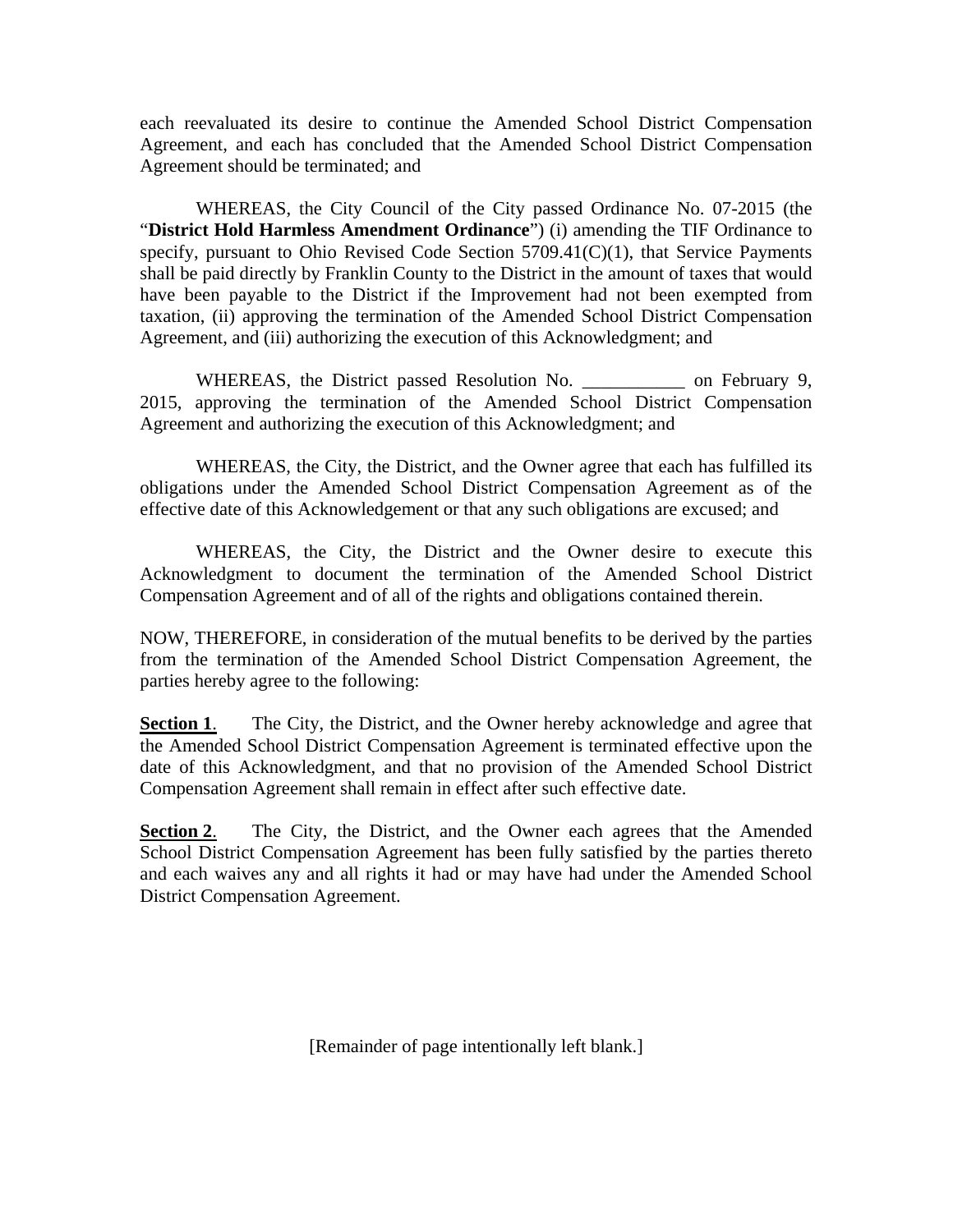IN WITNESS WHEREOF, the parties hereto have caused this Acknowledgment to be executed by their duly authorized representatives, effective as of March 15, 2015.

CITY OF WORTHINGTON

| т |  |
|---|--|
|   |  |

| Print Name: |  |
|-------------|--|
|-------------|--|

WORTHINGTON CITY SCHOOL DISTRICT

| T |  |
|---|--|
|   |  |

| <b>Printed Name:</b> |  |
|----------------------|--|
|----------------------|--|

WORTHINGTON SQUARE VENTURE, LLC

By:  $\qquad \qquad$ 

Print Name: \_\_\_\_\_\_\_\_\_\_\_\_\_\_\_\_\_\_\_\_\_\_\_\_\_\_

Title: \_\_\_\_\_\_\_\_\_\_\_\_\_\_\_\_\_\_\_\_\_\_\_\_\_\_\_\_\_\_\_\_

Approved as to form:

Pamela A. Fox, Director of Law City of Worthington

\_\_\_\_\_\_\_\_\_\_\_\_\_\_\_\_\_\_\_\_\_\_\_\_\_\_\_\_\_\_\_\_\_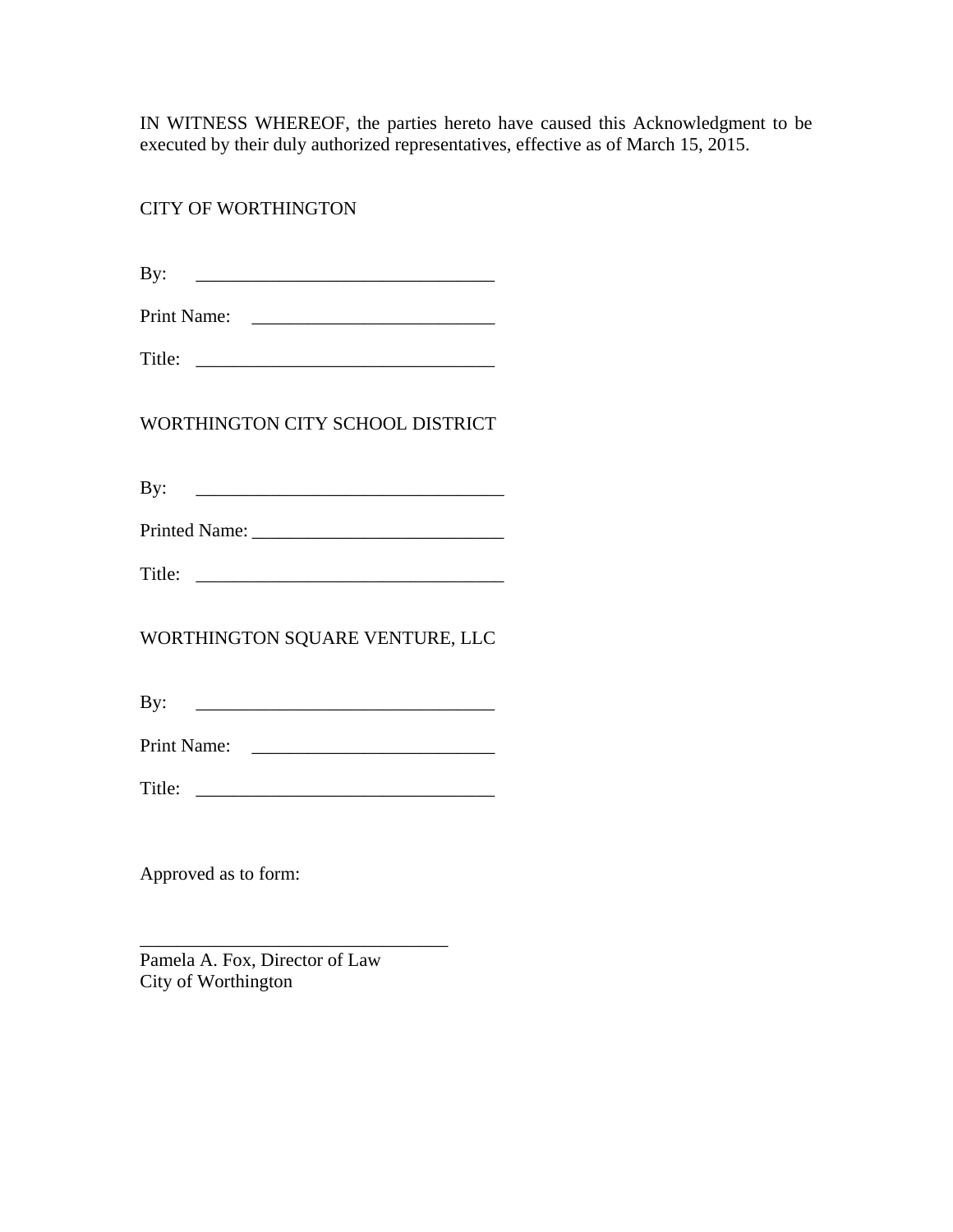### **EXHIBIT B**

## **SECOND AMENDMENT TO THE DEVELOPMENT AGREEMENT**

### **Between**

## **THE CITY OF WORTHINGTON**

### **And**

## **WORTHINGTON SQUARE VENTURE, LLC**

This Second Amendment to the Development Agreement (this "**Second Amendment**") has been made and entered into as of the day of . 2015 (the "**Effective Date**") between the CITY OF WORTHINGTON, OHIO, an Ohio municipal corporation, through its City Council (the "**City**"), acting pursuant to the authority of Ordinance No. 07-2015 passed by the City Council on March 2, 2015; and WORTHINGTON SQUARE VENTURE, LLC, an Ohio limited liability company (the **"Developer**").

## WITNESSETH:

 WHEREAS, the Developer owns all of the real property described and/or depicted in Exhibit A to the Development Agreement by and between the City and the Developer, dated January 11, 2011, (the "**Agreement**") located in the City (collectively, the "**Property**"), except for such portion of the Property later conveyed by the Developer, as further described herein; and

WHEREAS, the Developer has redeveloped the Property as a mixed-use retail and entertainment development (the "**Project**"); and

WHEREAS, the City, desiring to encourage the Project, passed Ordinance No. 47-2010 (the "**TIF Ordinance**"), which declared improvements to certain parcels of real property to be a public purpose (the **"Improvements")** thereby exempting those Improvements from real property taxation, provided for payments in lieu of taxes by the Developer and future owners with respect to the parcels (the "**Service Payments**"), and established an urban redevelopment tax increment equivalent fund to pay a portion of the cost of the construction of certain Designated Improvements, as defined in the TIF Ordinance; and

WHEREAS, in the Agreement, the Developer agreed to construct the Designated Improvements, and the City agreed to reimburse the Developer for certain costs associated with those Designated Improvements, subject to the terms contained in the Agreement; and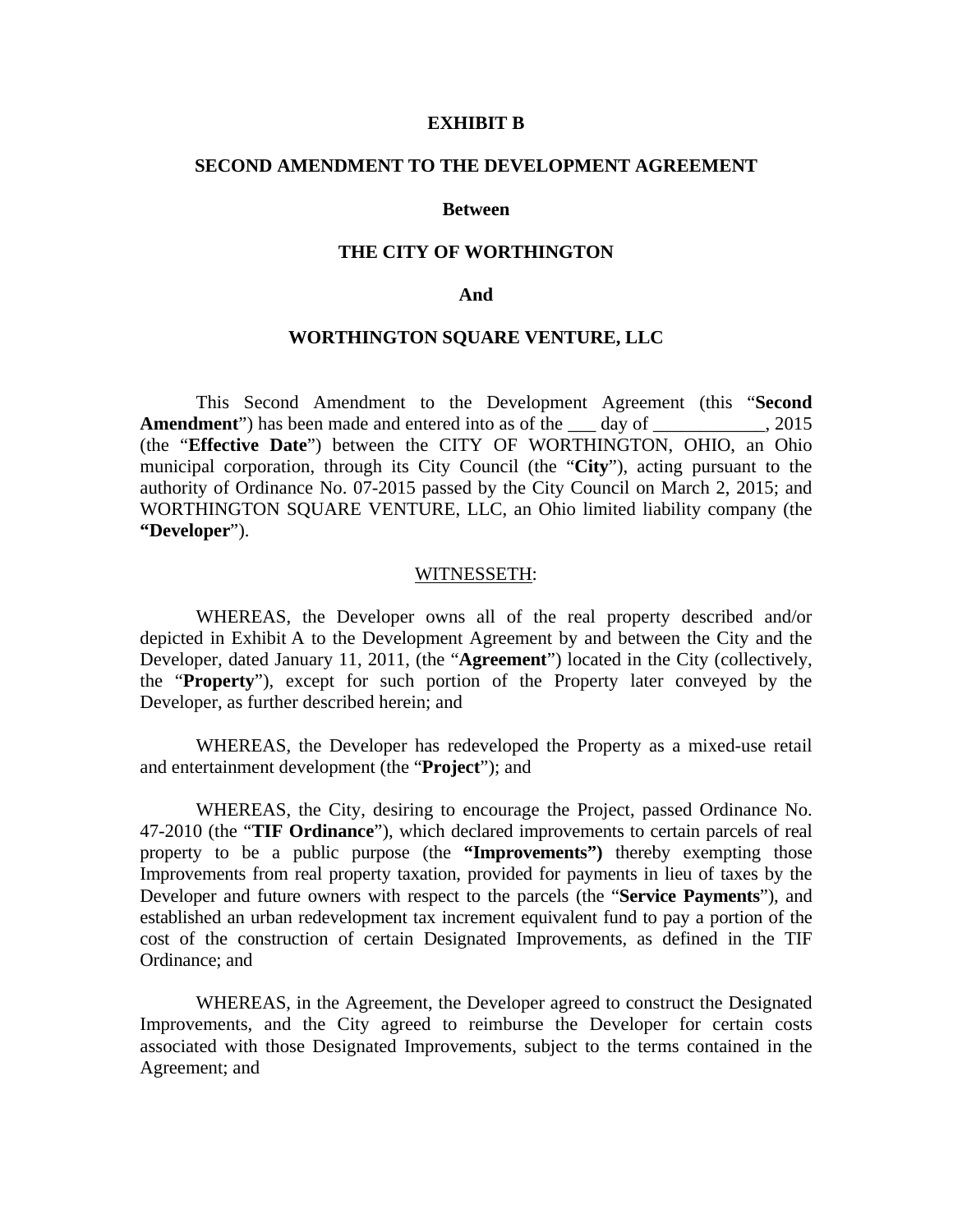WHEREAS, pursuant to Ordinance No. 03-2013, adopted February 4, 2013 by the Worthington City Council, the Agreement was amended by the First Amendment to the Development Agreement, dated April 7, 2014, between the City and the Developer (the "**First Amendment**"), which First Amendment provided for a change to the compensation structure for the Worthington City School District ("**the District**"), as more fully described therein; and

WHEREAS, in order to facilitate the subdivision and sale of a portion of the Property to an unrelated third party purchaser, the City passed Ordinance No. 14-2013 to remove from the Property constituting this Project, and therefore to remove any exemption thereof under the TIF Ordinance, that portion of the Property set forth as Lot 2 in Exhibit A of Ordinance No. 14-2013; and

WHEREAS, the Franklin County Auditor properly recognized the City's revision to the Property under Ordinance No. 14-2013; and

WHEREAS, because of continuing uncertainty regarding the valuation of the Property and other economic factors associated with the Project, the City and the Developer desire to execute this Second Amendment to allow the Developer and the City to obtain the benefits contemplated under the Agreement and First Amendment and to restructure the compensation received by the District; and

WHEREAS, it is contemplated by the parties hereto that this Second Amendment will further the purpose of the Agreement to create and retain jobs in the City and will enhance the City's current economic development efforts; and

WHEREAS, the City Council of the City passed Ordinance No. 07-2015, dated March 2, 2015, amending the TIF Ordinance to specify that Service Payments shall be paid directly by Franklin County to the District in the amount of taxes that would have been payable to the District if the Improvements had not been exempted from taxation and authorizing the execution of this Second Amendment (the "**District Hold Harmless Amendment Ordinance**");

NOW, THEREFORE, in consideration of these premises and the mutual covenants and obligations of the parties hereto set forth, each of them does hereby covenant and agree with the other as follows:

**Section 1.** Unless otherwise noted herein, all capitalized terms in this Second Amendment have the same definition as noted in the Agreement, as amended by the First Amendment.

**Section 2**. DELETE the fifth recital of the Agreement, as amended by the First Amendment, and REPLACE with the following:

WHEREAS, the City passed an ordinance (the "**TIF Ordinance**") to implement Ohio Revised Code ("R.C.") Sections 5709.41, 5709.42 and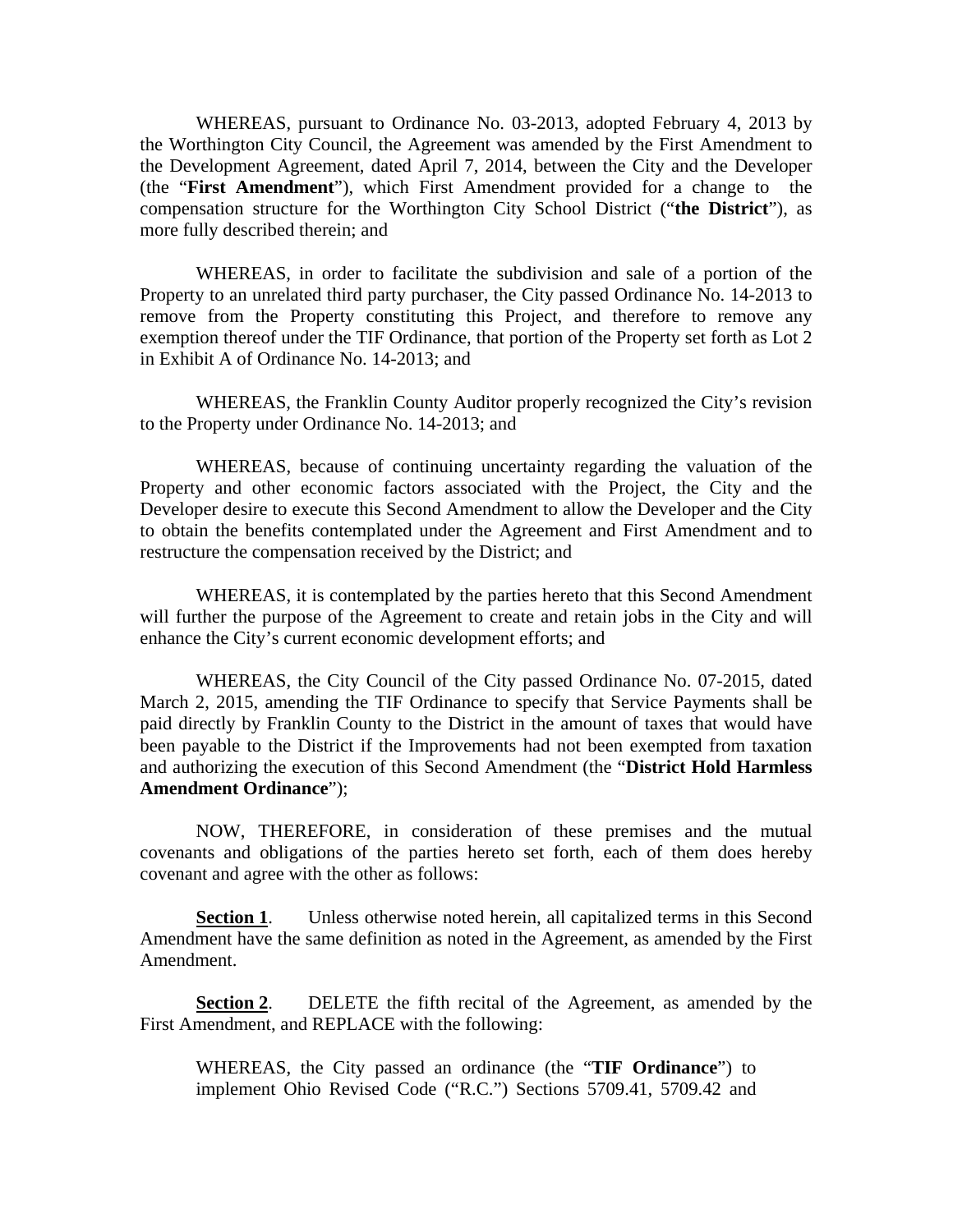5709.43 (the "**TIF Statutes**") with respect to the Property. As used in this Agreement, the TIF Ordinance includes subsequent amendments thereto, including but not limited to the District Hold Harmless Amendment Ordinance; and

**Section 3**. DELETE the seventh recital of the Agreement, as amended by the First Amendment, and REPLACE with the following:

WHEREAS, the City Council of the City finds that the TIF Ordinance includes provisions providing for compensation to be made, solely from the Service Payments, to the Worthington City School District (the "**School District**"), in accordance with the terms of the TIF Ordinance, as amended by the District Hold Harmless Amendment Ordinance; and

**Section 4.** DELETE Section 2(B) of the Agreement, as amended by the First Amendment, in its entirety, and REPLACE with the following:

If the Developer constructs or causes to be constructed the Designated Improvements, the Developer may elect to finance such Designated Improvements and be repaid over time by the City using Service Payments, subject to the terms and limitations contained in the TIF Ordinance. In such a case, subject to the provisions of the TIF Ordinance, the Developer shall be reimbursed for any and all costs incurred by the Developer in connection with the construction of the Designated Improvements (the "**Cost of the Designated Improvements**"). The Cost of the Designated Improvements shall include any and all costs incurred in order to construct or finance the construction of, or to provide financial assistance for, the Designated Improvements, including the items of "costs of permanent improvements" set forth in R.C. Section 133.15(B). Those costs include, but are not necessarily limited to: (i) cash paid; (ii) interest on cash paid by the Developer from the date of such payment until the date of reimbursement by the City, at the interest rate per annum equal to the interest rate determined by the Ohio Tax Commissioner for each year pursuant to R.C. Section 5703.47(B), less one percentage point (that is, one percentage point less than the interest rate determined for tax purposes by the Ohio Tax Commissioner [see http://tax.ohio.gov/divisions/ohio\_individual/individual/interest\_rates.stm] – a reduced interest rate that, for calendar year 2011, would be equal to 3%); (iii) review and inspection fees incurred in connection with the construction of the Designated Improvements; (iv) professional fees; and (v) construction management and supervisory costs and fees.

**Section 5.** DELETE Section 2(C) of the Agreement, as amended by the First Amendment, in its entirety, and REPLACE with the following: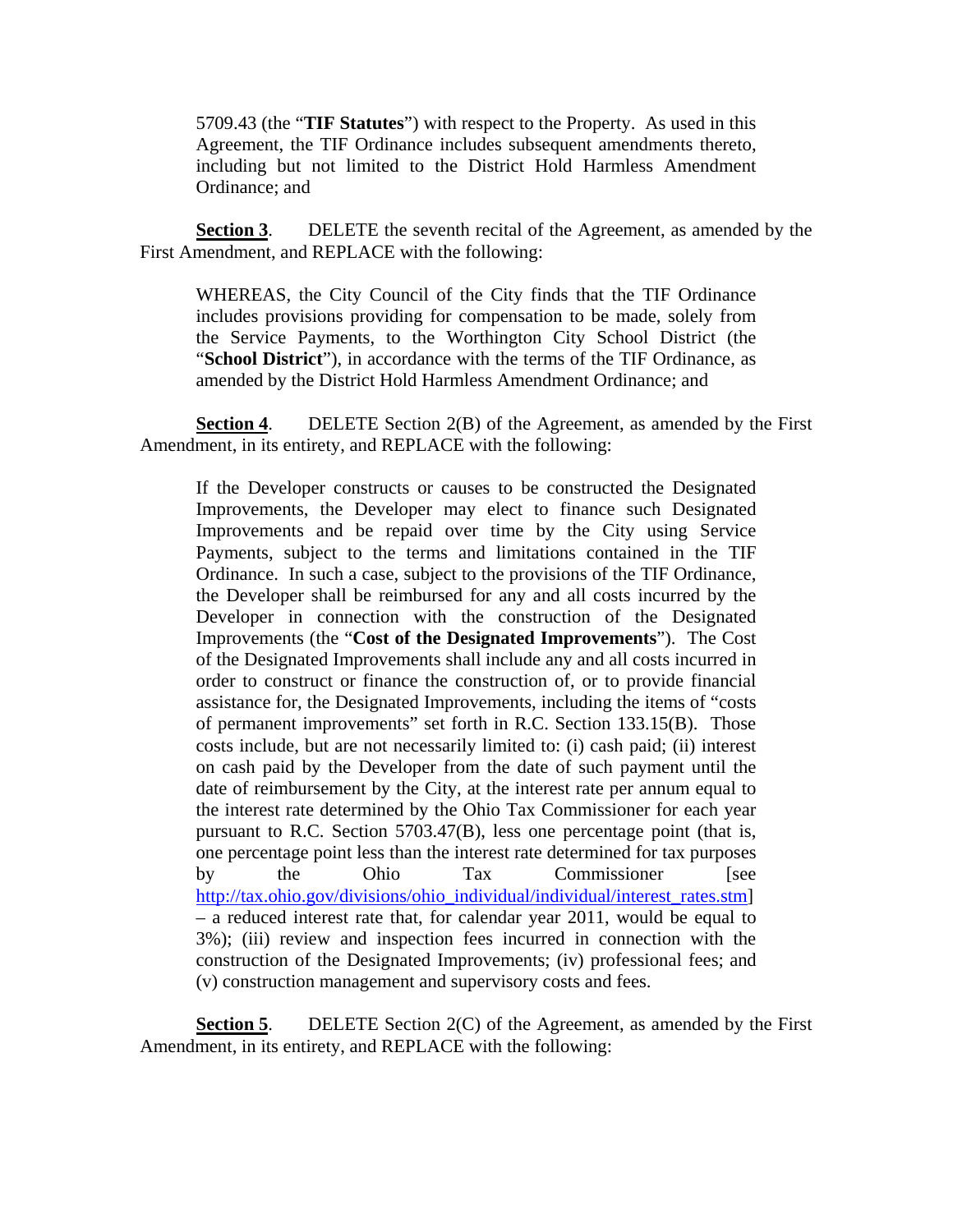(C) From time to time after commencement of construction of the Designated Improvements, the Developer shall provide a certified statement to the City setting forth and providing reasonable evidence concerning the Cost of the Designated Improvements (each a "Certified Statement", and collectively, the "Certified Statements"). At least twice each year, subsequent to submission of the first Certified Statement by the Developer, and contingent upon the City having received funds in the Fund (as defined in the TIF Ordinance), the City shall pay to Developer, within thirty (30) business days following the City's receipt of a Certified Statement, the lesser of (i) the Cost of the Designated Improvements, or part thereof, as shown in the Certified Statements, or (ii) the funds available at that time in the Fund, subject to the terms and limitations of the TIF Ordinance. Should insufficient funds exist in the Fund at the time of submission of a Certified Statement to reimburse the Developer for the Cost of the Designated Improvements, then the City shall maintain a record of such unpaid amounts, and the City shall pay to Developer such amounts within thirty (30) business days after such funds exist in the Fund, provided that such payment shall not exceed the available balance in the Fund. The City shall submit an accounting or record of all amounts paid to Developer out of the Fund along with each payment to Developer, including payments made by the City within thirty (30) business days of the receipt of a Certified Statement and payments made by the City within thirty (30) business days of sufficient funds being deposited into the Fund with respect to any unpaid amounts, but subject to the limitations described in this Section 2(C).

**Section 6.** DELETE Sections 2(D) of the Agreement, as amended by the First Amendment, in its entirety.

**Section 7.** RENUMBER Section 2(E) to be Section 2(D).

**Section 8**. DELETE Section 12(b) in its entirety and REPLACE with the following:

(b) Notices to the Developer:

 Tom Carter Worthington Square Venture, LLC 775 Yard Street, Suite 325 Columbus, Ohio 43212